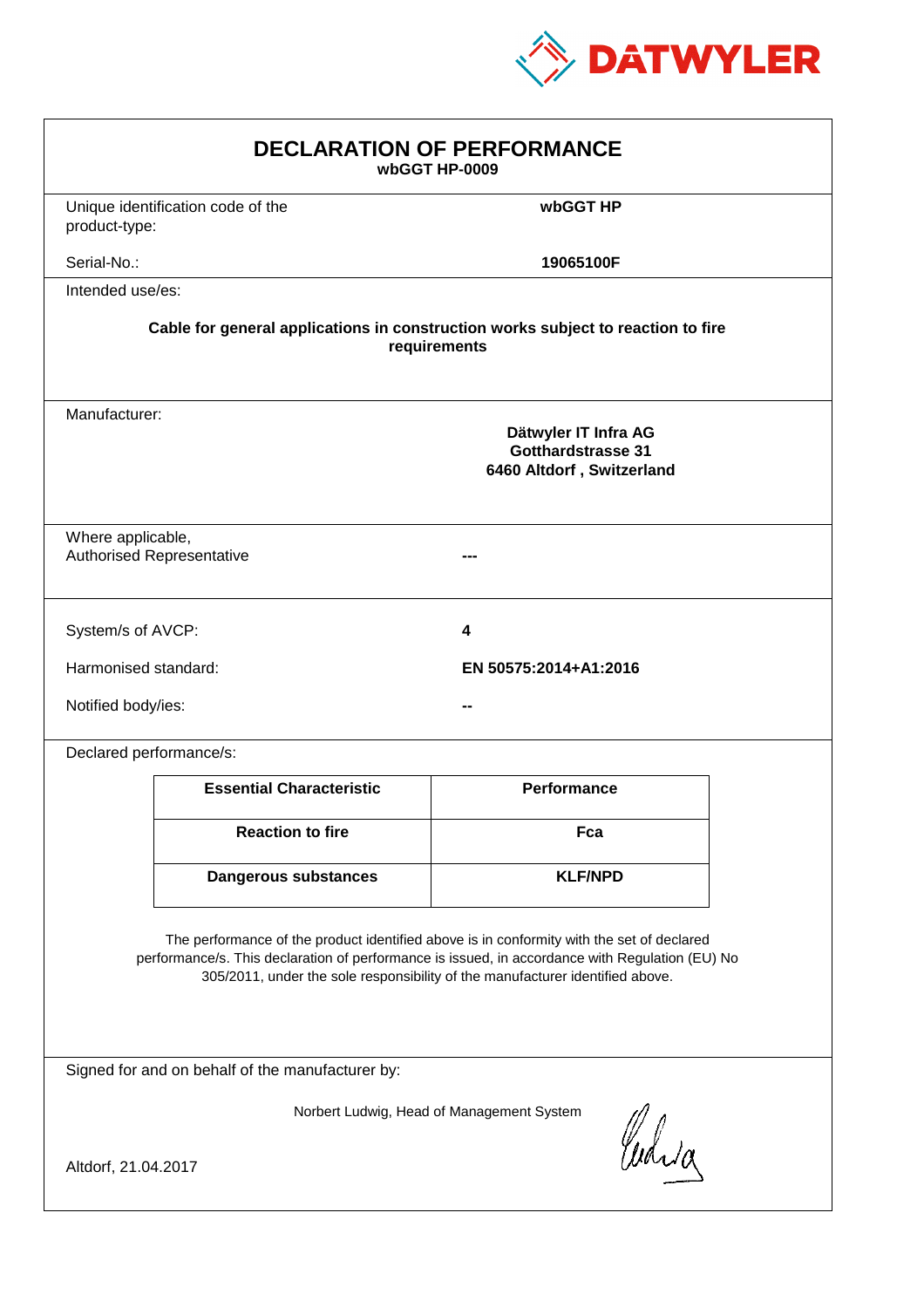

| LEISTUNGSERKLÄRUNG<br>wbGGT HP-0009                                                                                                                                                                                                                        |                                              |                                                                                |  |  |
|------------------------------------------------------------------------------------------------------------------------------------------------------------------------------------------------------------------------------------------------------------|----------------------------------------------|--------------------------------------------------------------------------------|--|--|
|                                                                                                                                                                                                                                                            | Eindeutiger Kenncode des Produkttyps:        | wbGGT HP                                                                       |  |  |
| Serien-Nr.:                                                                                                                                                                                                                                                |                                              | 19065100F                                                                      |  |  |
| Verwendungszweck(e):                                                                                                                                                                                                                                       |                                              |                                                                                |  |  |
| Kabel/Leitung für allgemeine Anwendungen in Bauwerken in Bezug auf die<br>Anforderungen an das Brandverhalten                                                                                                                                              |                                              |                                                                                |  |  |
| Hersteller:                                                                                                                                                                                                                                                |                                              | Dätwyler IT Infra AG<br><b>Gotthardstrasse 31</b><br>6460 Altdorf, Switzerland |  |  |
|                                                                                                                                                                                                                                                            | Wo anwendbar, Bevollmächtigter:              |                                                                                |  |  |
| Leistungsbeständigkeit:                                                                                                                                                                                                                                    | System(e) zur Bewertung und Überprüfung der  | 4                                                                              |  |  |
|                                                                                                                                                                                                                                                            | Harmonisierte Norm:<br>EN 50575:2014+A1:2016 |                                                                                |  |  |
|                                                                                                                                                                                                                                                            | Notifizierte Stelle(n):                      |                                                                                |  |  |
| Erklärte Leistung(en):                                                                                                                                                                                                                                     |                                              |                                                                                |  |  |
|                                                                                                                                                                                                                                                            | <b>Wesentliche Merkmale</b>                  | Leistung                                                                       |  |  |
|                                                                                                                                                                                                                                                            | <b>Brandverhalten</b>                        | Fca                                                                            |  |  |
|                                                                                                                                                                                                                                                            | Gefährliche Stoffe                           | <b>KLF/NPD</b>                                                                 |  |  |
| Die Leistung des vorstehenden Produkts entspricht der erklärten Leistung/den erklärten<br>Leistungen. Für die Erstellung der Leistungserklärung im Einklang mit der Verordnung (EU) Nr.<br>305/2011 ist allein der obengenannte Hersteller verantwortlich. |                                              |                                                                                |  |  |
| Unterzeichnet für den Hersteller und im Namen des Herstellers von:                                                                                                                                                                                         |                                              |                                                                                |  |  |
| Norbert Ludwig, Head of Management System<br>Curia                                                                                                                                                                                                         |                                              |                                                                                |  |  |
| Altdorf, 21.04.2017                                                                                                                                                                                                                                        |                                              |                                                                                |  |  |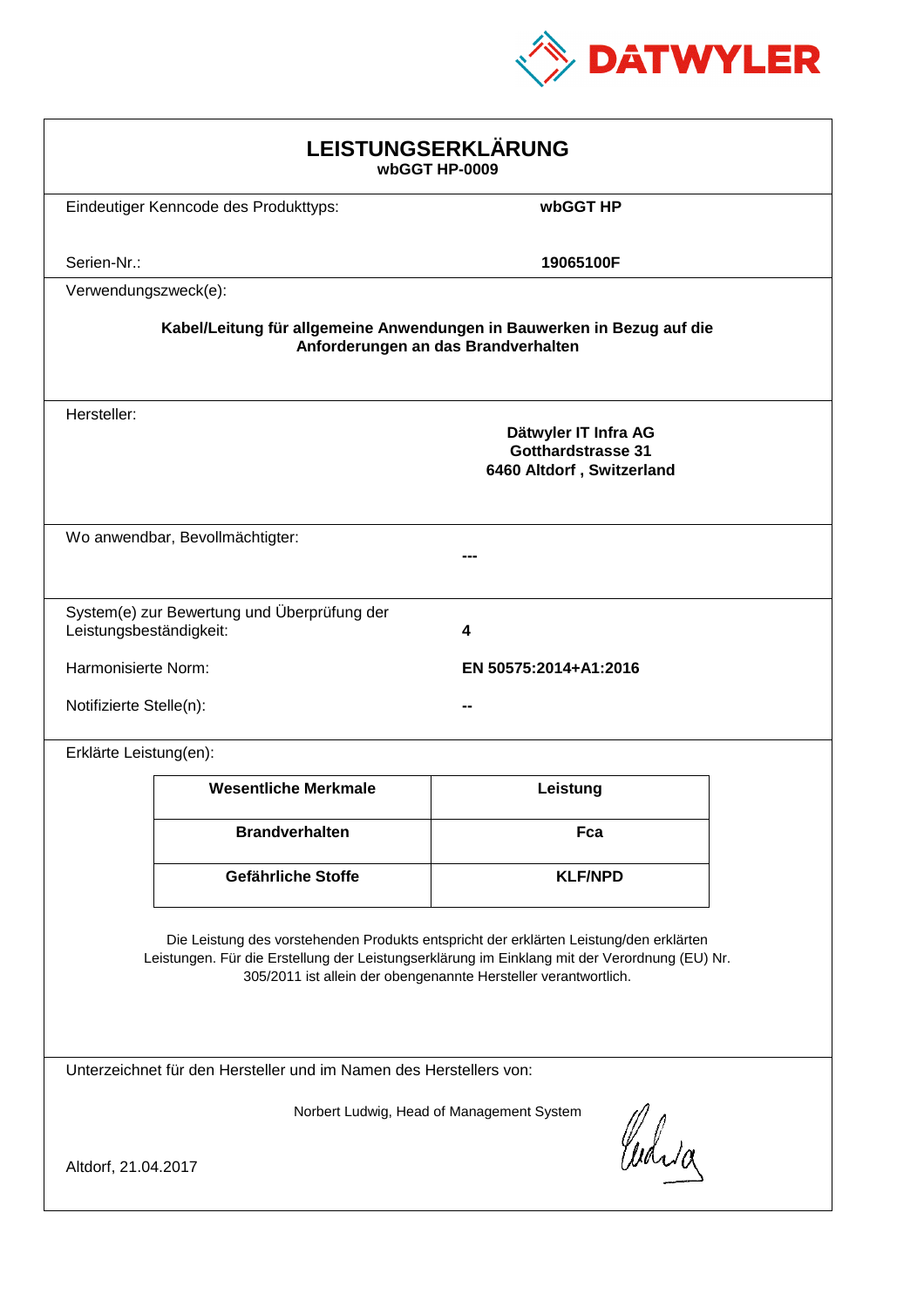

| <b>PRESTATIEVERKLARING</b><br>wbGGT HP-0009                                                                                                                                                                                                                                 |                                     |                                                                                                                    |  |  |
|-----------------------------------------------------------------------------------------------------------------------------------------------------------------------------------------------------------------------------------------------------------------------------|-------------------------------------|--------------------------------------------------------------------------------------------------------------------|--|--|
| producttype:                                                                                                                                                                                                                                                                | Unieke identificatiecode van het    | wbGGT HP                                                                                                           |  |  |
| Serienr.:                                                                                                                                                                                                                                                                   |                                     | 19065100F                                                                                                          |  |  |
| Beoogd(e) gebruik(en):                                                                                                                                                                                                                                                      |                                     |                                                                                                                    |  |  |
|                                                                                                                                                                                                                                                                             |                                     | Kabels voor algemene toepassingen in bouwwerken die onder<br>voorschriften inzake materiaalgedrag bij brand vallen |  |  |
| Fabrikant:                                                                                                                                                                                                                                                                  |                                     | Dätwyler IT Infra AG<br>Gotthardstrasse 31<br>6460 Altdorf, Switzerland                                            |  |  |
|                                                                                                                                                                                                                                                                             | indien van toepassing, Gemachtigde: |                                                                                                                    |  |  |
| Het systeem of de systemen voor de<br>beoordeling en verificatie van de<br>4<br>prestatiebestendigheid:<br>Geharmoniseerde norm:<br>EN 50575:2014+A1:2016<br>Aangemelde instantie(s):                                                                                       |                                     |                                                                                                                    |  |  |
| Aangegeven prestatie(s)                                                                                                                                                                                                                                                     |                                     |                                                                                                                    |  |  |
|                                                                                                                                                                                                                                                                             | Essentiële kenmerken                | <b>Prestatie</b>                                                                                                   |  |  |
|                                                                                                                                                                                                                                                                             | <b>Brandreactie</b>                 | Fca                                                                                                                |  |  |
|                                                                                                                                                                                                                                                                             | Gevaarlijke stoffen                 | <b>KLF/NPD</b>                                                                                                     |  |  |
| De prestaties van het hierboven omschreven product zijn conform de aangegeven prestaties. Deze<br>prestatieverklaring wordt in overeenstemming met Verordening (EU) nr. 305/2011 onder de exclusieve<br>verantwoordelijkheid van de hierboven vermelde fabrikant verstrekt. |                                     |                                                                                                                    |  |  |
| Ondertekend voor en namens de fabrikant door:                                                                                                                                                                                                                               |                                     |                                                                                                                    |  |  |
| Norbert Ludwig, Head of Management System<br>Ward<br>Altdorf, 21.04.2017                                                                                                                                                                                                    |                                     |                                                                                                                    |  |  |
|                                                                                                                                                                                                                                                                             |                                     |                                                                                                                    |  |  |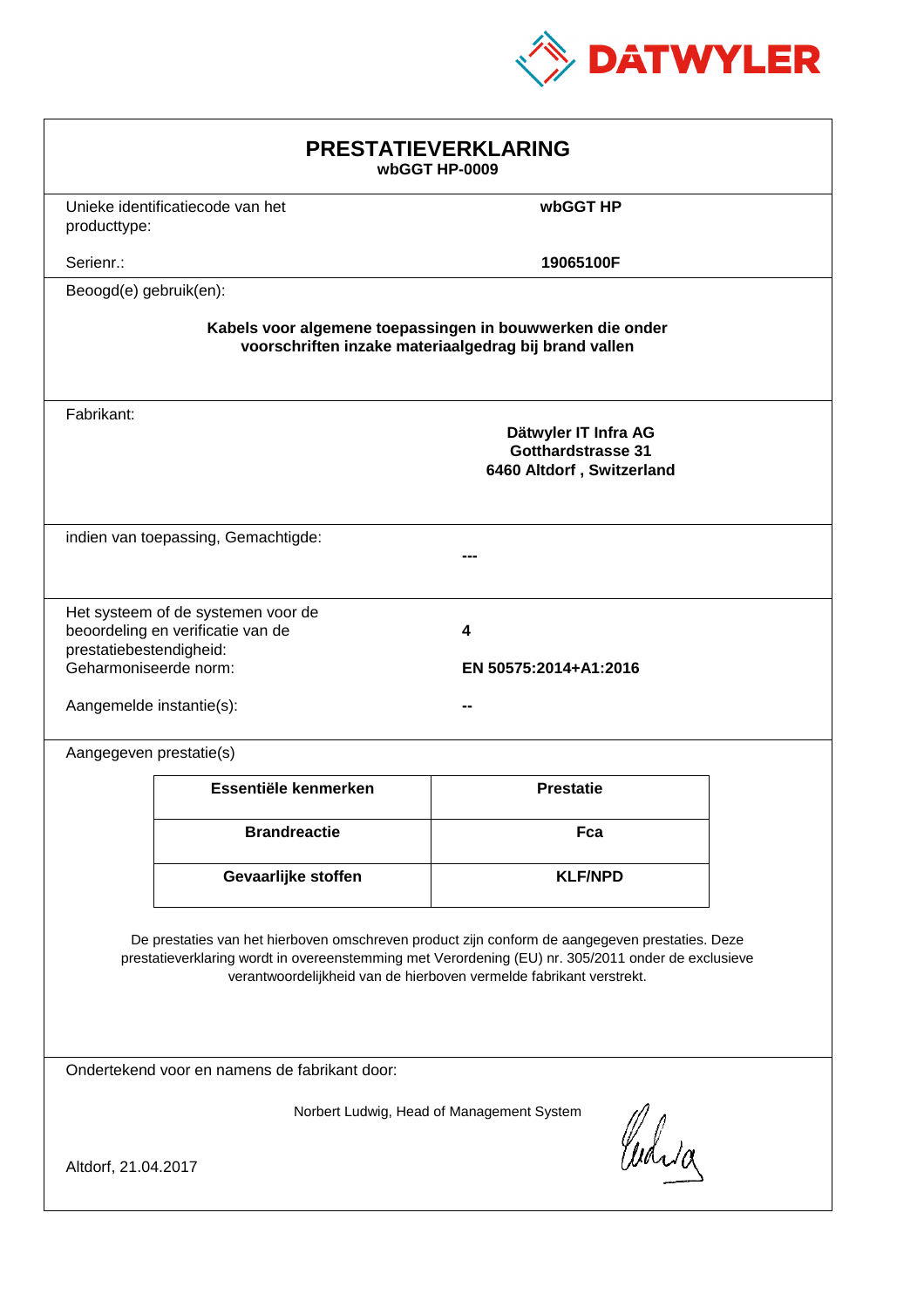

| DÉCLARATION DES PERFORMANCES<br>wbGGT HP-0009                                                                                                                                                                                                                    |                                                                                                                |                                                                                |  |  |  |
|------------------------------------------------------------------------------------------------------------------------------------------------------------------------------------------------------------------------------------------------------------------|----------------------------------------------------------------------------------------------------------------|--------------------------------------------------------------------------------|--|--|--|
| produit type:                                                                                                                                                                                                                                                    | Code d'identification unique du                                                                                | wbGGT HP                                                                       |  |  |  |
| Numéro de série:                                                                                                                                                                                                                                                 |                                                                                                                | 19065100F                                                                      |  |  |  |
| Usage(s) prévu(s):                                                                                                                                                                                                                                               |                                                                                                                |                                                                                |  |  |  |
|                                                                                                                                                                                                                                                                  | Câble pour applications générales dans les ouvrages de construction soumis<br>aux exigences de réaction au feu |                                                                                |  |  |  |
| Fabricant:                                                                                                                                                                                                                                                       |                                                                                                                | Dätwyler IT Infra AG<br><b>Gotthardstrasse 31</b><br>6460 Altdorf, Switzerland |  |  |  |
|                                                                                                                                                                                                                                                                  | Le cas échéant, Mandataire                                                                                     |                                                                                |  |  |  |
| performances:<br>Norme harmonisée:<br>Organisme(s) notifié(s):                                                                                                                                                                                                   | Système(s) d'évaluation et de<br>vérification de la constance des                                              | 4<br>EN 50575:2014+A1:2016                                                     |  |  |  |
|                                                                                                                                                                                                                                                                  | Performance(s) déclarée(s):                                                                                    |                                                                                |  |  |  |
|                                                                                                                                                                                                                                                                  | Caractéristique essentielle                                                                                    | <b>Performance</b>                                                             |  |  |  |
|                                                                                                                                                                                                                                                                  | Réaction au feu                                                                                                | Fca                                                                            |  |  |  |
|                                                                                                                                                                                                                                                                  | <b>Substances dangereuses</b>                                                                                  | <b>KLF/NPD</b>                                                                 |  |  |  |
| Les performances du produit identifié ci-dessus sont conformes aux performances déclarées.<br>Conformément au règlement (UE) no 305/2011, la présente déclaration des performances est<br>établie sous la seule responsabilité du fabricant mentionné ci-dessus. |                                                                                                                |                                                                                |  |  |  |
| Signé pour le fabricant et en son nom par:                                                                                                                                                                                                                       |                                                                                                                |                                                                                |  |  |  |
| Norbert Ludwig, Head of Management System<br>Curia<br>Altdorf, 21.04.2017                                                                                                                                                                                        |                                                                                                                |                                                                                |  |  |  |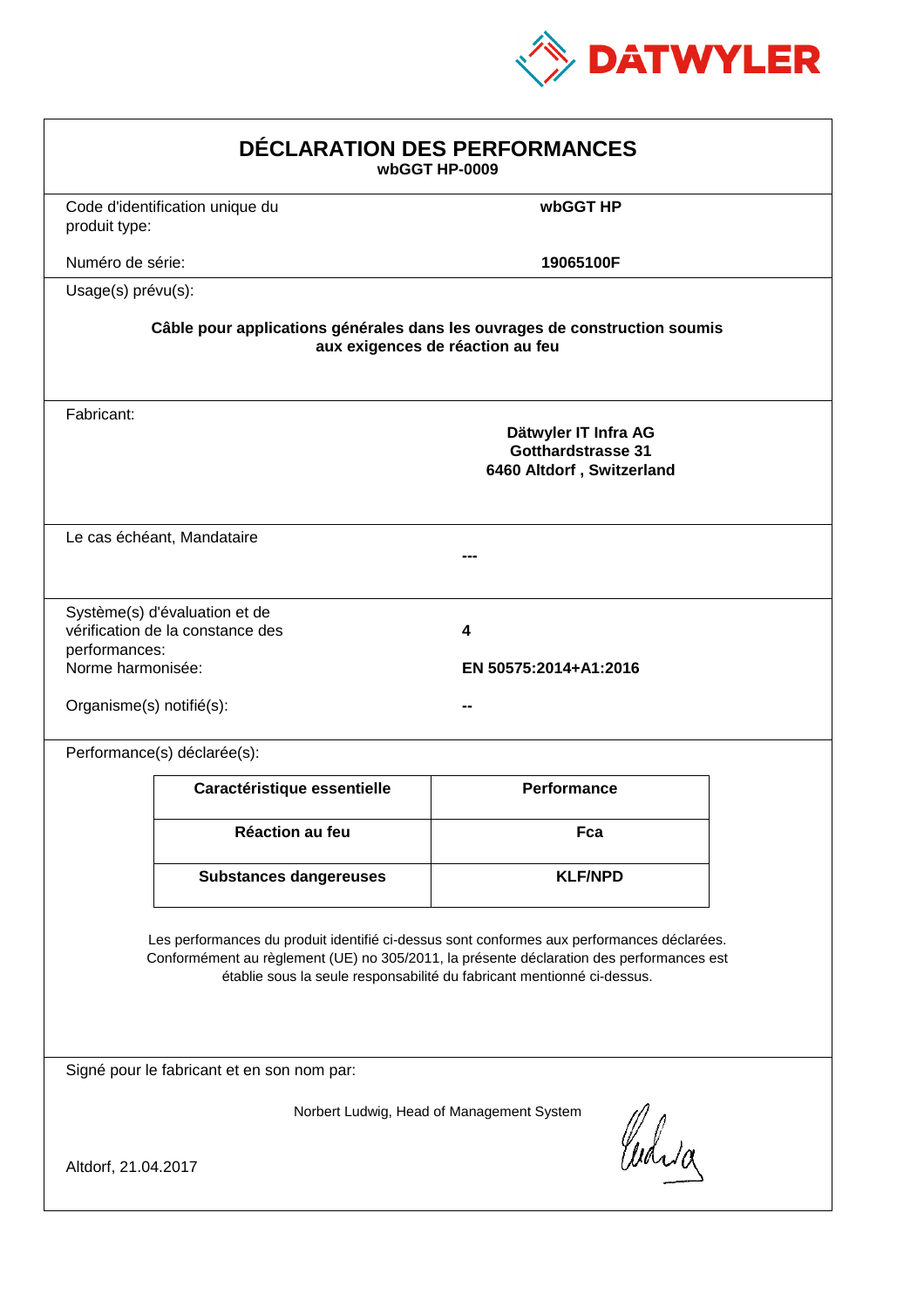

| <b>DECLARACIÓN DE PRESTACIONES</b><br>wbGGT HP-0009                                                                                                                                                                                                                                            |                                                                                                        |                     |  |  |  |
|------------------------------------------------------------------------------------------------------------------------------------------------------------------------------------------------------------------------------------------------------------------------------------------------|--------------------------------------------------------------------------------------------------------|---------------------|--|--|--|
| producto tipo:                                                                                                                                                                                                                                                                                 | Código de identificación única del                                                                     | wbGGT HP            |  |  |  |
| Número de serie:                                                                                                                                                                                                                                                                               |                                                                                                        | 19065100F           |  |  |  |
| Usos previstos:                                                                                                                                                                                                                                                                                |                                                                                                        |                     |  |  |  |
|                                                                                                                                                                                                                                                                                                | Cable sujeto a requisitos de reacción al fuego para aplicaciones generales en obras<br>de construcción |                     |  |  |  |
| Fabricante:                                                                                                                                                                                                                                                                                    | Dätwyler IT Infra AG<br>Gotthardstrasse 31<br>6460 Altdorf, Switzerland                                |                     |  |  |  |
|                                                                                                                                                                                                                                                                                                | En su caso, Representante autorizado:                                                                  |                     |  |  |  |
| Sistemas de evaluación y verificación<br>de la constancia de las prestaciones<br>4<br>$(EVCP)$ :<br>Norma armonizada:<br>EN 50575:2014+A1:2016<br>Organismos notificados:                                                                                                                      |                                                                                                        |                     |  |  |  |
|                                                                                                                                                                                                                                                                                                | Prestaciones declaradas:                                                                               |                     |  |  |  |
|                                                                                                                                                                                                                                                                                                | Característica esencial                                                                                | <b>Prestaciones</b> |  |  |  |
|                                                                                                                                                                                                                                                                                                | Reacción al fuego                                                                                      | Fca                 |  |  |  |
|                                                                                                                                                                                                                                                                                                | <b>Sustancias peligrosas</b>                                                                           | <b>KLF/NPD</b>      |  |  |  |
| Las prestaciones del producto identificado anteriormente son conformes con el conjunto de<br>prestaciones declaradas. La presente declaración de prestaciones se emite, de conformidad con<br>el Reglamento (UE) nº 305/2011, bajo la sola responsabilidad del fabricante arriba identificado. |                                                                                                        |                     |  |  |  |
| Firmado por y en nombre del fabricante por:                                                                                                                                                                                                                                                    |                                                                                                        |                     |  |  |  |
| Norbert Ludwig, Head of Management System<br>anda<br>Altdorf, 21.04.2017                                                                                                                                                                                                                       |                                                                                                        |                     |  |  |  |